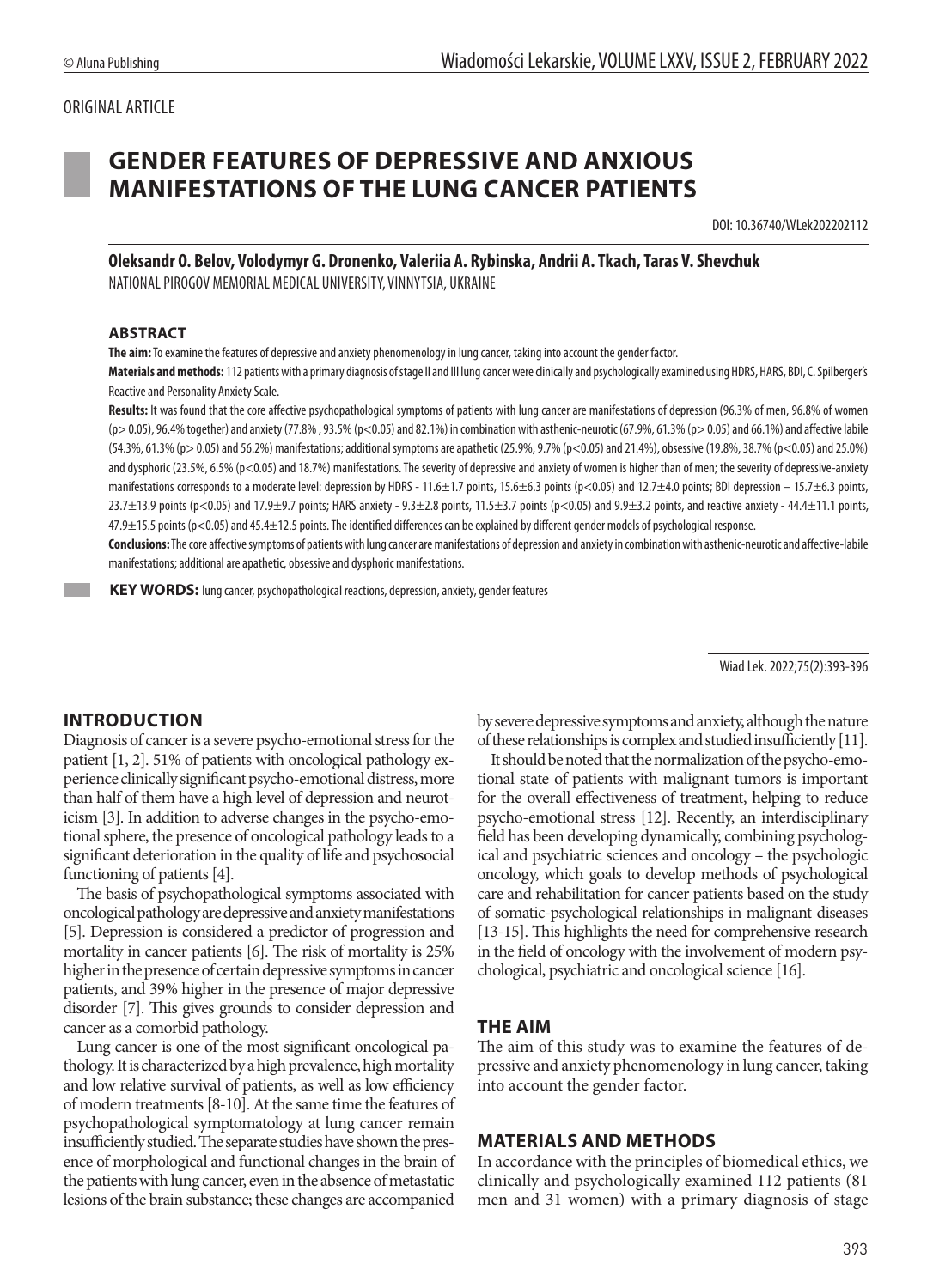#### **Table I.** The structure of complaints of the psycho-emotional sphere of patients with lung cancer

| <b>Men</b> |      | <b>Woman</b> |      | <b>Total</b> |      |       |
|------------|------|--------------|------|--------------|------|-------|
| abs.       | $\%$ | abs.         | $\%$ | abs.         | $\%$ | p     |
| 78         | 96,3 | 30           | 96,8 | 108          | 96,4 | 0,694 |
| 63         | 77,8 | 29           | 93,5 | 92           | 82,1 | 0.040 |
| 44         | 54,3 | 19           | 61,3 | 63           | 56,2 | 0,327 |
| 19         | 23,5 |              | 6,5  | 21           | 18,7 | 0.030 |
| 55         | 67,9 | 19           | 61,3 | 74           | 66,1 | 0.328 |
| 21         | 25,9 | 3            | 9,7  | 24           | 21,4 | 0.047 |
| 16         | 19,8 | 12           | 38,7 | 28           | 25,0 | 0.036 |
|            |      |              |      |              |      |       |

#### **Table II.** Indicators of the examined patients, that were found according to psychodiagnostic methods

|                                                                         | <b>Scale value, points</b>        |                                             |                                                      |       |  |  |  |  |  |
|-------------------------------------------------------------------------|-----------------------------------|---------------------------------------------|------------------------------------------------------|-------|--|--|--|--|--|
| <b>Men</b><br><b>Indicators</b><br>$M \pm m$ /Me<br>$(Q_{25} - Q_{75})$ |                                   | Woman<br>$M \pm m$ /Me<br>$(Q_{25}-Q_{75})$ | <b>Total</b><br>$M \pm m$ /Me<br>$(Q_{25} - Q_{75})$ | р     |  |  |  |  |  |
| M. Hamilton's Depression Scale (HDRS)                                   |                                   |                                             |                                                      |       |  |  |  |  |  |
| Total score                                                             | $11,6\pm1,7/12,0(10,0-13,0)$      | $15,6 \pm 6,3 / 13,0 (10,0 - 22,0)$         | 12,7±4,0 / 12,0 (10,0-13,0)                          | 0.048 |  |  |  |  |  |
| Adynamic depression                                                     | $8,6\pm1,6/9,0(8,0-10,0)$         | $11,4\pm4,4/10,0(8,0-16,0)$                 | $9,4\pm3,0/9,0(8,0-10,0)$                            | 0,007 |  |  |  |  |  |
| Agitation depression                                                    | $3,9\pm1,7/4,0(3,0-5,0)$          | $6,7\pm4,1/6,0(3,0-10,0)$                   | $4,6\pm2,9/4,0(3,0-6,0)$                             | 0,004 |  |  |  |  |  |
| Depression with fear                                                    | $3,6\pm1,8$ / 4,0 (3,0-5,0)       | $5,9\pm3,3/5,0(3,0-9,0)$                    | $4,3\pm2,5$ / 4,0 (3,0-5,0)                          | 0,002 |  |  |  |  |  |
| Undifferentiated depression                                             | $2,3\pm1,1/2,0(2,0-3,0)$          | $3,5\pm1,8/3,0(2,0-5,0)$                    | $2,6\pm1,4/2,0(2,0-3,0)$                             | 0,001 |  |  |  |  |  |
| M. Hamilton's Anxiety Scale (HARS)                                      |                                   |                                             |                                                      |       |  |  |  |  |  |
| Total score                                                             | $9,3\pm2,8/9,0(7,0-12,0)$         | $11,5\pm3,7/11,0(9,0-14,0)$                 | $9,9\pm3,2/10,0(7,0-12,0)$                           | 0.007 |  |  |  |  |  |
| Psychical anxiety                                                       | $7,0\pm1,7/7,0$ (6,0-8,0)         | $8,3\pm2,3/8,0(6,0-10,0)$                   | $7,4\pm2,0/7,0(6,0-8,0)$                             | 0,012 |  |  |  |  |  |
| Somatic anxiety                                                         | $2,3\pm2,0/2,0(1,0-4,0)$          | $3,1\pm2,3/3,0(2,0-4,0)$                    | $2,5\pm2,1/2,0(1,0-4,0)$                             | 0,107 |  |  |  |  |  |
| A. Beck's Depression Invertory (BDI)                                    |                                   |                                             |                                                      |       |  |  |  |  |  |
| <b>Total score</b>                                                      | $15,7\pm6,3/16,0(11,0-20,0)$      | 23,7±13,9 / 20,0 (11,0-37,0)                | 17,9±9,7 / 17,0 (11,0-22,0)                          | 0.022 |  |  |  |  |  |
| Cognitive-affective subscale                                            | $9,8\pm3,8/10,0(7,0-12,0)$        | 15,4±9,4 / 12,0 (6,0-24,0)                  | $11,3\pm 6,4/10,0(7,0-13,0)$                         | 0.044 |  |  |  |  |  |
| Subscale of somatic<br>depressive manifestations                        | $5,9\pm3,6/6,0(3,0-8,0)$          | $8,3\pm5,1/9,0(4,0-12,0)$                   | $6,6\pm4,2/6,5(3,0-9,5)$                             | 0,023 |  |  |  |  |  |
| C. Spilberger's Scale of Reactive and Personality Anxiety               |                                   |                                             |                                                      |       |  |  |  |  |  |
| Reactive anxiety                                                        | 44,4±11,1 / 48,0<br>$(32,0-53,0)$ | 47,9±15,5 / 51,0 (32,0-62,0)                | $45,4\pm12,5/48,5(32,0-55,5)$                        | 0,044 |  |  |  |  |  |
| Personality anxiety                                                     | 37.8±9.6 / 34.0 (31.0-44.0)       | $37.8 \pm 7.6 / 35.0 (31.0 - 43.0)$         | 37.8±9.0 / 34.0 (31.0-43.5)                          | 0.727 |  |  |  |  |  |

II and III lung cancer, who were treated at the Vinnytsya Regional Clinical Oncology Center during 2017-2020. The examination was performed in the period from 7 to 14 days from the date of establishment and notification of the diagnosis. The mean age of patients was  $62.6 \pm 14.0$ years, men -  $62.4 \pm 13.8$  years, women  $63.0 \pm 14.9$  years.

The survey program included a clinical interview organized using a semi-structured clinical interview, determining levels of depression and anxiety using M. Hamilton's Depression [17] and Anxiety Scale [18] (HDRS and HARS), A. Beck's Depression Invertory (BDI) [19], C. Spilberger's Scale of Reactive and Personality Anxiety in Y. Khanin modification [20].

Statistical analysis of differences between groups was carried out using non-parametric Mann-Whitney test and Fisher exact one-tailed test.

## **RESULTS**

The structure of complaints of the psycho-emotional sphere of the examined patients is given in table I.

The main place among the subjective complaints of the psycho-emotional sphere of patients with lung cancer is low mood, which was found in almost all examined patients, feelings of anxiety or fear, which occurred in more than 80% of patients (statistically more significant of women than of men , p<0.05), as well as increased fatigue (over 65%, without significant gender differences). Irritability was detected in more than half of patients (of women significantly more often, p<0,05). Obsessive symptoms (mainly in the form of obsessive thoughts about death, illness, fate of relatives, treatment directly related to the disease, more often of women, p<0.05), apathy (more than 20% of those surveyed, more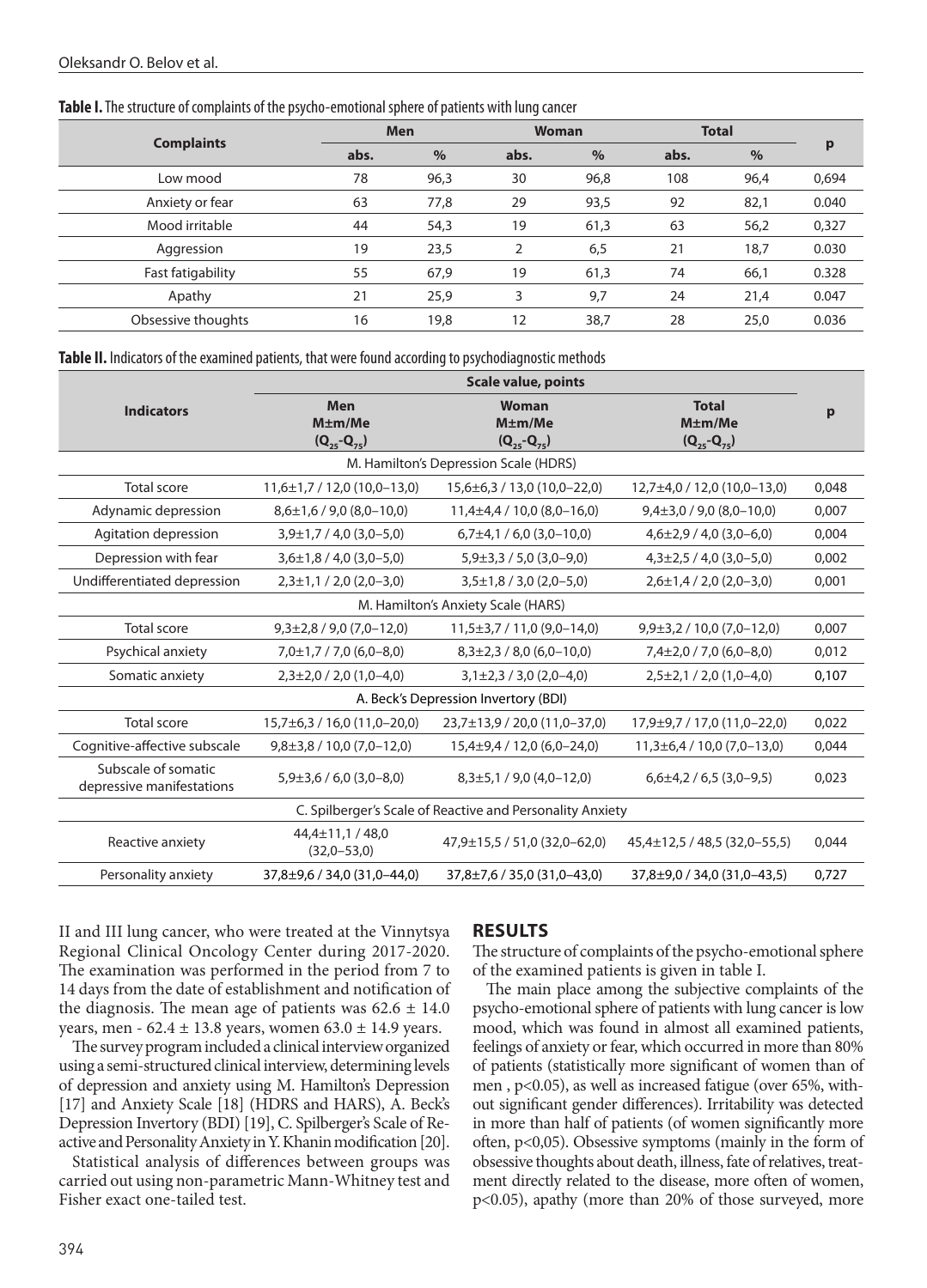often of men) and aggression (almost 20% of respondents, more often of men,  $p<0.05$ ).

Data on the quantitative indicators of the severity of depression and anxiety of patients with lung cancer according to psychodiagnostics techniques are given in table II.

As can be seen from the table, the quantitative indicators of depression on the HDRS scale of patients with lung cancer on average correspond to the level of mild (closer to moderate) depression. Depression scores on the HDRS scale of the examined patients ranged from 7 points (no depression) to 29 points (severe depression). At the same time, the severity of depression of women was significantly higher than of men. This also applies to certain types of depression (dynamic, agitated, depressed with fear and undifferentiated), the indicators of which were significantly ( $p < 0.01$ ) higher of women.

Anxiety rates on the HARS scale of women were also significantly higher than of men; this also applies to the indicator of mental anxiety. Regarding the indicator of somatic anxiety, although its quantitative value of women was higher than of men, the differences of the indicators are not statistically significant ( $p$  > 0.05).

The rate of depression according to the BDI questionnaire in all patients corresponds to a moderate level (from 16 to 19 points). The rate of depression of women is statistically significant (p<0.05) higher than of men, and corresponds to the average level of depression (more than 20 points), and of men - moderate. Indicators of cognitive-affective sub-scale and sub-scale of somatic depressive manifestations of the BDI scale of women with lung cancer are also significantly  $(p<0.05)$ higher than of men.

Patients with lung cancer have high levels of reactive anxiety. Thus, the average score on the scale of reactive anxiety by C. Spilberger of the studied patients exceeded 45 points; of men it was slightly lower than 45 points, which corresponded to moderate, close to a high level of reactive anxiety, and of women - more than 45 points, which corresponded to a high level. Differences in reactive anxiety rates between men and women were statistically significant  $(p<0.05)$ .

The indicator of personal anxiety of the studied patients corresponded to a moderate level; of men and women it was almost the same  $(p > 0.05)$ .

## **DISCUSSION**

The study revealed certain features of depressive and anxiety manifestations of patients with lung cancer, as well as certain differences in the manifestations of depression and anxiety of men and women.

The data found in our study on the significant incidence of lung cancer of patients with depressive and anxiety symptoms are consistent with the data of studies by other authors, which revealed comorbid cancers, depressive and anxiety disorders [21-23]. At the same time, our study obtained new data on the structure of subjective disorders of the psycho-emotional sphere, as well as quantified the severity of affective manifestations of patients with lung cancer. The predominance in the structure of psychopathological phenomena of signs of affective dysfunction, in particular, dysthymia and anxiety, as well as the phenomena of asthenia and affective lability. There were significant gender differences in the severity of depression and anxiety, in particular, women have higher levels of depression (including adynamic, agitated, undifferentiated depression and depression with fear) and anxiety (especially mental). This generally corresponds to the gender characteristics of the response to the disease, described by other authors [24], as well as the gender characteristics of psychological reactions in oncological pathology [25, 26]. The tendency to more pronounced depressive and anxious manifestations of women persists both in the self-assessment of the mental state of patients and the assessment of the state of the affective sphere by a specialist.

In our opinion, the identified gender differences are primarily due to the influence of gender-specific psychological models of response to severe psycho-emotional stress, detection of severe and life-threatening disease. Women are more emotional, sensitive, prone to dramatization of the situation, combined with greater openness of feelings, externalization of affective reactions, while the male gender-role pattern of behavior involves greater restraint, secrecy of emotions, prohibition of demonstration of feelings, especially those that may present weaknesses, as well as a greater tendency to rationalize compared to women [27-29]. These features are reflected in the manifestations of depression and anxiety, primarily reactive, current in nature, which reflect the affective responses to reports of severe illness with pessimistic treatment prospects. Regarding personal anxiety, which was almost the same of men and women, in the short time that has elapsed since the detection of lung cancer and before this examination, persistent personality changes and patho-characteristic traits did not have time to form, so it is natural that there are no significant differences in personal levels of anxiety between men and women.

# **CONCLUSIONS**

The study of the peculiarities of depressive and anxiety manifestations of patients with lung cancer revealed pronounced disorders in their affective sphere. The core affective psychopathological symptoms of patients with lung cancer are manifestations of depression and anxiety in combination with asthenic-neurotic and affective-labile manifestations; additional symptoms are apathetic, obsessive and dysphoric manifestations. The level of depression and anxiety of patients with lung cancer on average corresponds to a moderate level, and in some patients it can range from mild to great severity of affective symptoms. Significant gender differences in higher levels of depression (including adynamic, agitated, undifferentiated depression, and fear depression) and anxiety (mostly mental) have been identified in the affective responses of lung cancer patients. The identified patterns should be taken into account in the development of treatment, rehabilitation and prevention measures for patients with lung cancer.

#### **REFERENCES**

- 1. Dehghan M., Jazinizade M., Malakoutikhah A. et al. Stress and Quality of Life of Patients with Cancer: The Mediating Role of Mindfulness. J Oncol. 2020: 3289521.
- 2. Fischer I.C., Cripe L.D., Rand K.L. Predicting symptoms of anxiety and depression in patients living with advanced cancer: the differential roles of hope and optimism. Support Care Cancer. 2018; 26(10): 3471–3477.